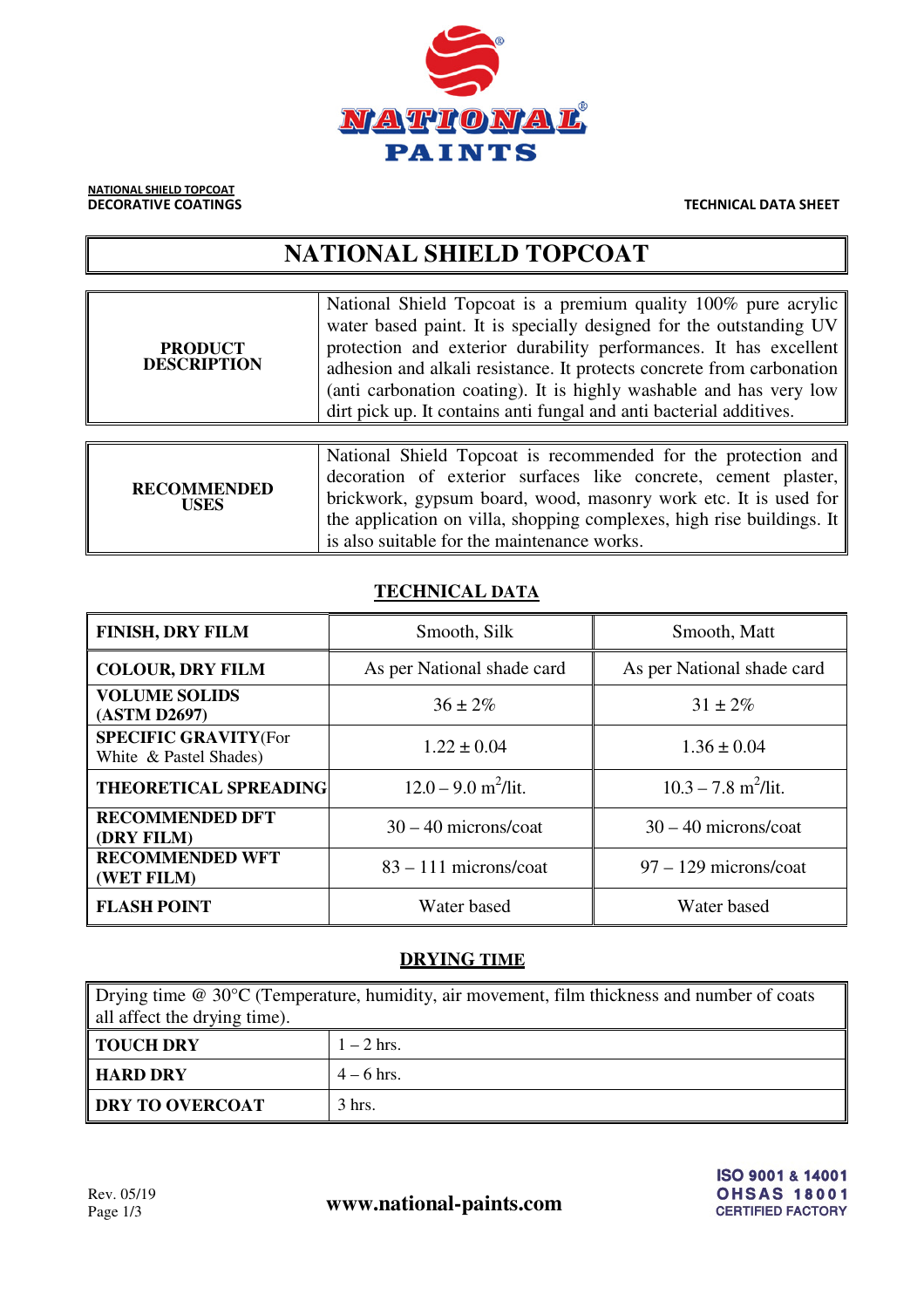

NATIONAL SHIELD TOPCOAT

**DECORATIVE COATINGS** TECHNICAL DATA SHEET

## **ADVANTAGES**

| <b>NATIONAL SHIELD</b> | 100% pure acrylic, outstanding UV protection and exterior durability, $\parallel$<br>excellent adhesion and alkali resistance, protects concrete from |
|------------------------|-------------------------------------------------------------------------------------------------------------------------------------------------------|
| <b>TOPCOAT</b>         | carbonation, highly washable and has very low dirt pick up.                                                                                           |

## **APPLICATION INSTRUCTION**

| SURFACE<br><b>PREPARATION</b> | Before application, the surface should be sound, clean and free from<br>oil, grease, loose particles, dust, etc. Any defects on the substrate<br>should be rectified before starting painting. Application can be done |
|-------------------------------|------------------------------------------------------------------------------------------------------------------------------------------------------------------------------------------------------------------------|
|                               | by the recommended application methods.                                                                                                                                                                                |

## **APPLICATION DATA**

| <b>APPLICATION METHODS</b>                  | Spray: Airless spray or conventional spray.<br>Roller: Possible.<br>Brush: For corners and edges. |  |
|---------------------------------------------|---------------------------------------------------------------------------------------------------|--|
| <b>CLEANING/THINNING</b>                    | Water                                                                                             |  |
| <b>THINNER (VOLUME)</b>                     | Maximum up to $20 - 30$ % (depends on method of application)                                      |  |
| <b>CONVENTIONAL SPRAY</b>                   | Possible                                                                                          |  |
| <b>AIRLESS SPRAY</b><br><b>REQUIREMENTS</b> | Pressure: 2100 psi<br>Nozzle: $0.021 - 0.027$ ".<br>Angle of spray: $65^{\circ}$ - $80^{\circ}$   |  |

## **SYSTEM**

| <b>RECOMMENDED</b><br><b>SYSTEM</b><br>(To be applied on prepared<br>surface) | 1. National Acrylic Primer (W.B)                        | 1 coat      |
|-------------------------------------------------------------------------------|---------------------------------------------------------|-------------|
|                                                                               | ОR                                                      |             |
|                                                                               | 1. National Shield Alkali Resistant Primer W.B          | 1 coat      |
|                                                                               | 2. National Shield Exterior Filler W.B<br>(if required) | $1-2$ coats |
|                                                                               | 3. National Shield Topcoat Silk/Matt                    | 2 coats     |